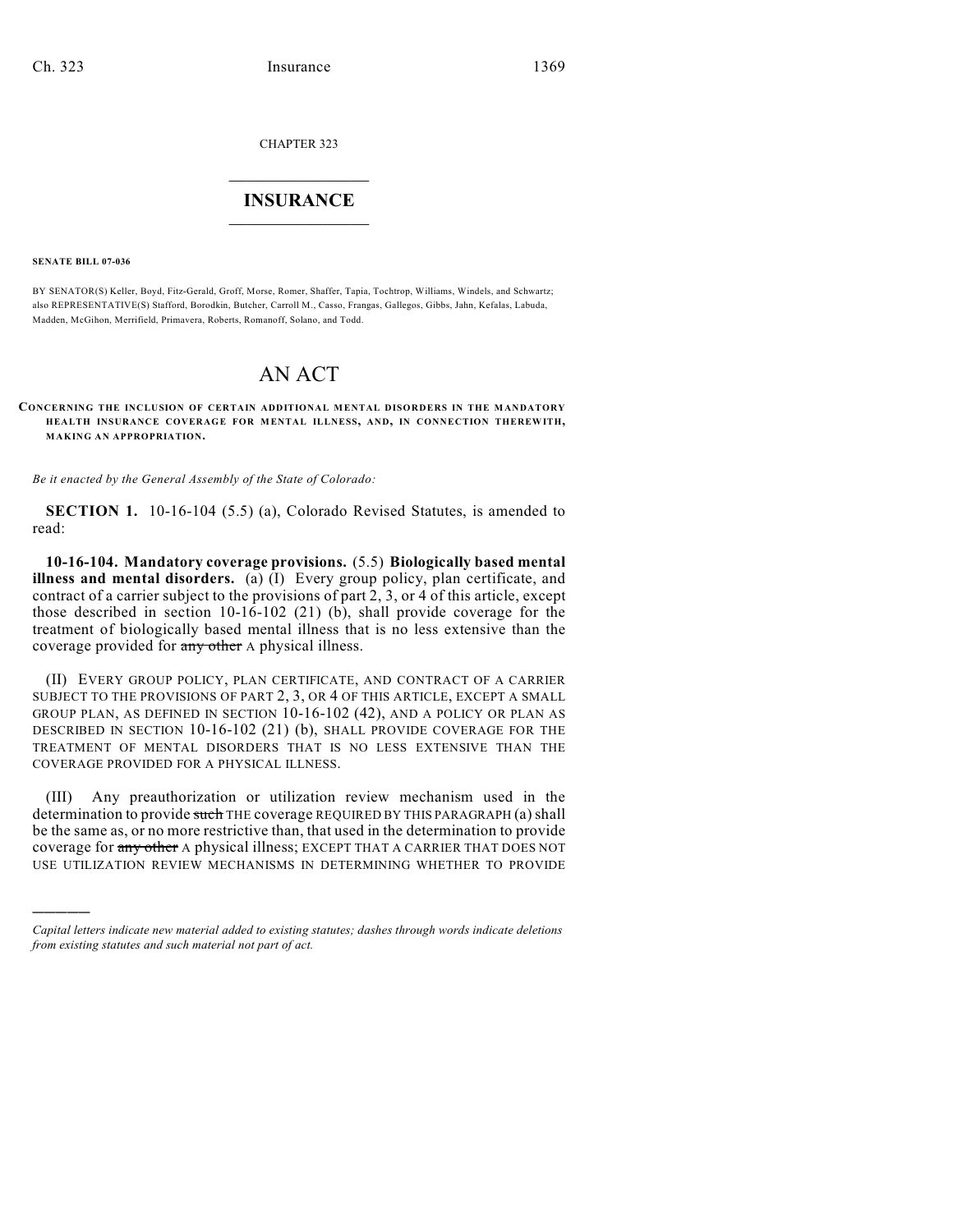1370 Insurance Ch. 323

COVERAGE FOR A PHYSICAL ILLNESS MAY USE UTILIZATION REVIEW MECHANISMS FOR DETERMINING WHETHER TO PROVIDE COVERAGE FOR DRUG AND ALCOHOL DISORDERS AND EATING DISORDERS AS PART OF THE REQUIRED COVERAGE FOR MENTAL DISORDERS. The commissioner shall adopt such rules as are necessary to carry out the provisions of this subsection (5.5). In promulgating such rules, the commissioner shall recognize that the substance of the mechanisms for preauthorization or utilization review may differ between medical specialties and that such mechanisms shall not be more restrictive with respect to a covered person or a mental health provider for a determination under this subparagraph (I) PARAGRAPH (a) than for any other physical illness.

 $(H)$  (IV) As used in this subsection (5.5):

(A) "Biologically based mental illness" means schizophrenia, schizoaffective disorder, bipolar affective disorder, major depressive disorder, specific obsessive-compulsive disorder, and panic disorder.

(B) "MENTAL DISORDER" MEANS POSTTRAUMATIC STRESS DISORDER, DRUG AND ALCOHOL DISORDERS, DYSTHYMIA, CYCLOTHYMIA, SOCIAL PHOBIA, AGORAPHOBIA WITH PANIC DISORDER, AND GENERAL ANXIETY DISORDER. THE TERM INCLUDES ANOREXIA NERVOSA AND BULIMIA NERVOSA TO THE EXTENT THOSE DIAGNOSES ARE TREATED ON AN OUT-PATIENT, DAY TREATMENT, AND IN-PATIENT BASIS, EXCLUSIVE OF RESIDENTIAL TREATMENT.

**SECTION 2.** 10-16-104 (5.5), Colorado Revised Statutes, is amended BY THE ADDITION OF A NEW PARAGRAPH to read:

**10-16-104. Mandatory coverage provisions.** (5.5) **Biologically based mental illness and mental disorders.** (c) THE HEALTH CARE SERVICE PLAN ISSUED BY AN ENTITY SUBJECT TO THE PROVISIONS OF PART 4 OF THIS ARTICLE MAY PROVIDE THAT THE BENEFITS REQUIRED PURSUANT TO THIS SUBSECTION (5.5) SHALL BE COVERED BENEFITS ONLY IF THE SERVICES ARE RENDERED BY A PROVIDER WHO IS DESIGNATED BY AND AFFILIATED WITH THE HEALTH MAINTENANCE ORGANIZATION.

**SECTION 3. Appropriation - adjustments to the 2007 long bill.** (1) In addition to any other appropriation, there is hereby appropriated, out of any moneys in the general fund not otherwise appropriated, to the department of health care policy and financing, indigent care program, children's basic health plan trust, created pursuant to section 25.5-8-105 (1), Colorado Revised Statutes, for the fiscal year beginning July 1, 2007, the sum of eleven thousand eleven dollars (\$11,011), or so much thereof as may be necessary, for the implementation of this act.

(2) In addition to any other appropriation, there is hereby appropriated, to the department of health are policy and financing, indigent care program, for children's basic health plan premium costs, for the fiscal year beginning July 1, 2007, the sum of thirty-one thousand four hundred fifty-nine dollars (\$31,459), or so much thereof as may be necessary, for the implementation of this act. Of said sum, eleven thousand eleven dollars (\$11,011) shall be cash funds exempt from the children's basic health plan trust, created pursuant to section 25.5-8-105 (1), Colorado Revised Statutes, and twenty thousand four hundred forty-eight dollars (\$20,448) shall be from federal funds.